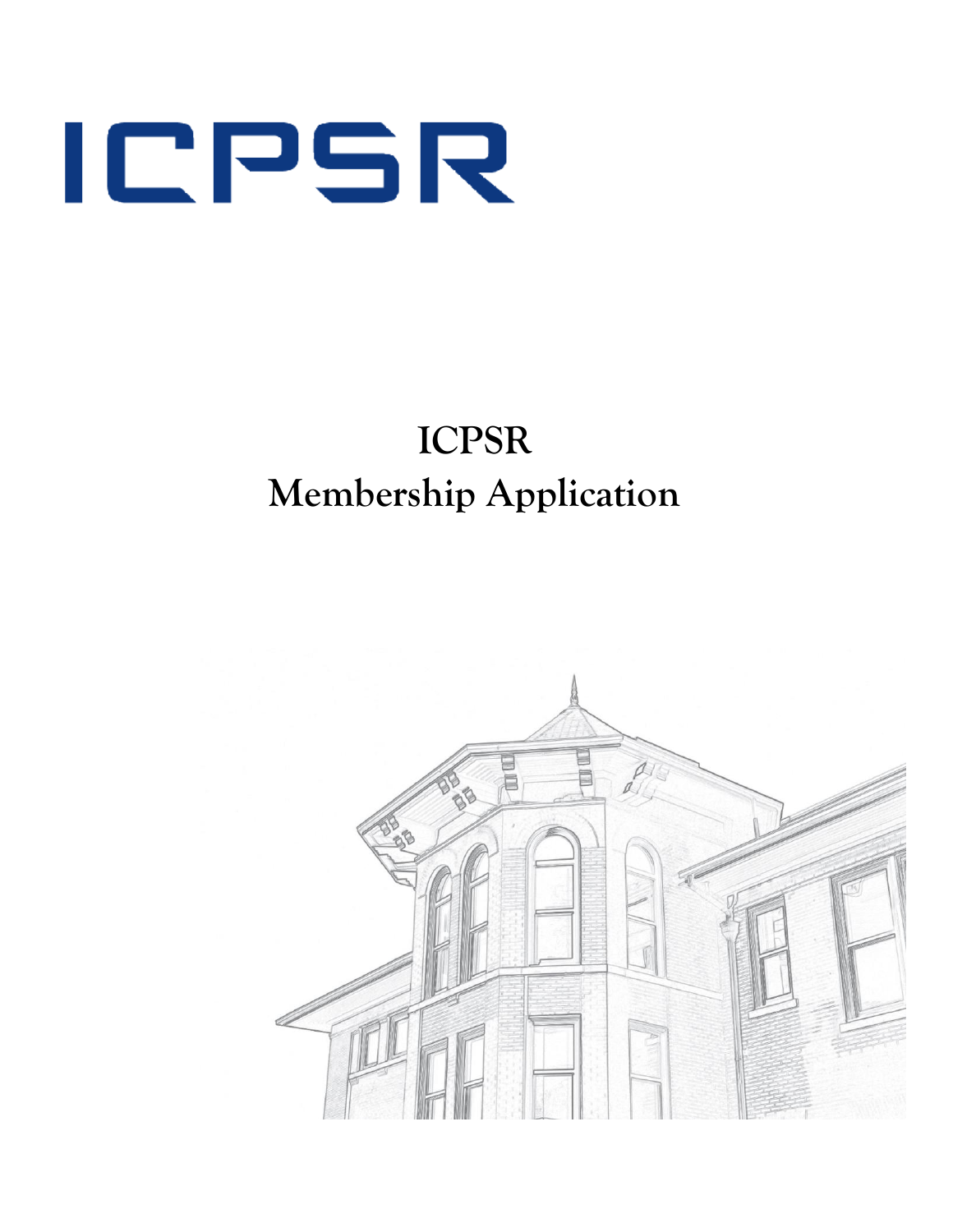# **Application for Membership The Inter-university Consortium for Political and Social Research Institute for Social Research University of Michigan, Ann Arbor**

## **I. Purpose**

This application is to establish an institutional membership in the Inter-university Consortium for Political and Social Research (ICPSR), the purpose of which is to make available the resources and services of ICPSR to scientists, scholars, and staff affiliated with the institutional membership.

# **II. Data Resources, Dissemination and Use**

**Data Resources**. As members of ICPSR, institutions within this membership have access to the resources and services of ICPSR. Those include access to data available on the ICPSR website, to restricted data under special use stipulations, to user support, and to membership discounts for the ICPSR Summer Training Program. These resources and services are available to researchers, faculty, students, and staff at institutions affiliated with ICPSR.

**Dissemination of Data**. Under terms of membership, data are for the sole use of researchers, faculty, students, and staff at member institutions for the purposes of scientific study and inquiry. ICPSR data cannot be re-disseminated (shared) outside your institution's community nor shall ICPSR data be posted on internal or external distribution sites for the purposes of re-dissemination. Individuals not affiliated with your institution and requests arising from commercial establishments should contact ICPSR directly for access to ICPSR data.

**Responsible Use**. In preparing data for public release, ICPSR performs a number of procedures to ensure that the identity of research subjects cannot be disclosed. Additionally, individual users must be responsible in their use of data by agreeing to the following:

- To use these datasets **solely** for statistical analysis and reporting of aggregated information, and not for investigation of specific individuals or organizations, except when identification is authorized in writing by ICPSR
- To make no use of the identity of any person or establishment discovered inadvertently, and to advise ICPSR of any such discovery
- To produce no links among ICPSR datasets or among ICPSR data and other datasets that could identify individuals or organizations except when authorized in writing by ICPSR
- To comply with the request that downloaded material not be redistributed or sold to other individuals, institutions, or organizations without the written agreement of ICPSR

# **III. Participation in ICPSR Training Activities**

Researchers and scholars from your institution may participate in the annual ICPSR Summer Training Program on the same terms as participants from other ICPSR member institutions.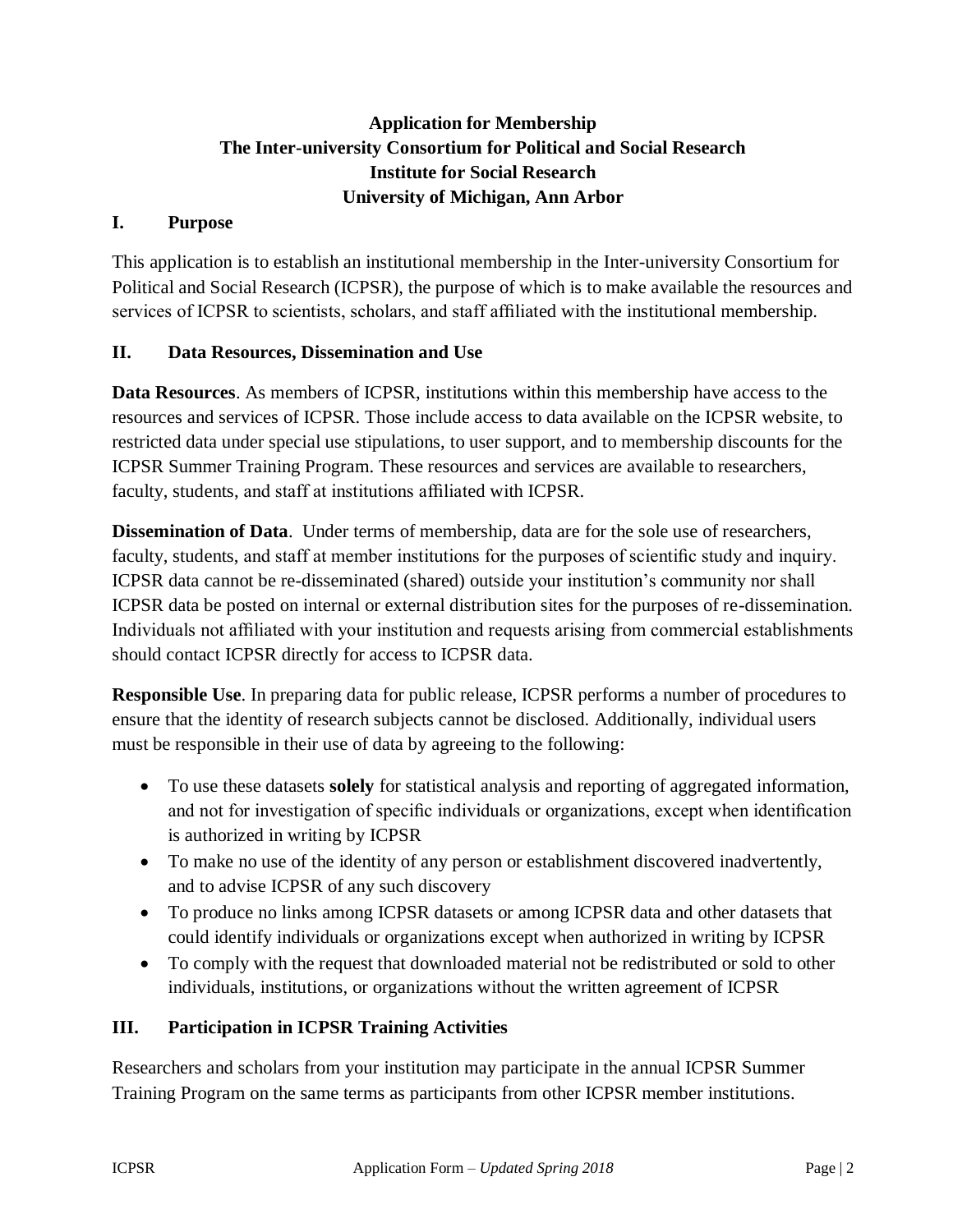Selection of participants shall be according to guidelines and procedures established and agreed to by your institution.

Scholars from participating institutions will also be eligible for participation in any special workshops, conferences, etc., organized under the auspices of ICPSR, subject to limitations which may be imposed by funding agencies.

# **IV. Participation in ICPSR Governance**

Scholars from participating institutions are eligible for election and/or appointment to the ICPSR Council and advisory committees. *Associate memberships and data subscriptions do not carry voting privileges.*

# **V. Local Representatives**

Each member institution must designate a person known as the Official Representative (OR) to serve as the primary contact for communication between the member institution and the ICPSR staff. In many instances (highly recommended) another individual, known as the Designated Representative (DR), is also designated. Briefly, the role and responsibilities of ORs and DRs include assisting data users on campus, promoting and publicizing ICPSR resources and services, securing funding for ICPSR membership, acting as an intermediary between ICPSR and their institution for all official notices, attending and participating in the Biennial Meetings of ORs, and participating in the governance of ICPSR by nominating and approving Council representatives every two years.

An Invoice Recipient must also be designated. This individual will receive the annual invoice and arrange a single payment to ICPSR. Address/contact information must be kept updated at all times. The invoice recipient can be the designated OR/DR or another individual within the member institution.

Any change in the OR, DR, or Invoice Recipient must be made in writing (email) to ICPSR and must be from either the current OR or head of the OR's unit or department. The notice should be sent to [help@icpsr.umich.edu.](mailto:help@icpsr.umich.edu.)

# **VI. Membership Fees**

**Fees:** For US academic institutions, fees are based on the Carnegie Classification status for each institution (see<https://www.icpsr.umich.edu/icpsrweb/content/membership/join.html> for the latest fee schedule).

Fees for nonprofit, government, academic institutions outside the United States, and data subscriptions are based upon the institution's size and use of data resources. The assignment of fees is based on negotiation between the joining institution and ICPSR (see <https://www.icpsr.umich.edu/icpsrweb/content/membership/join.html> or the latest fee schedule).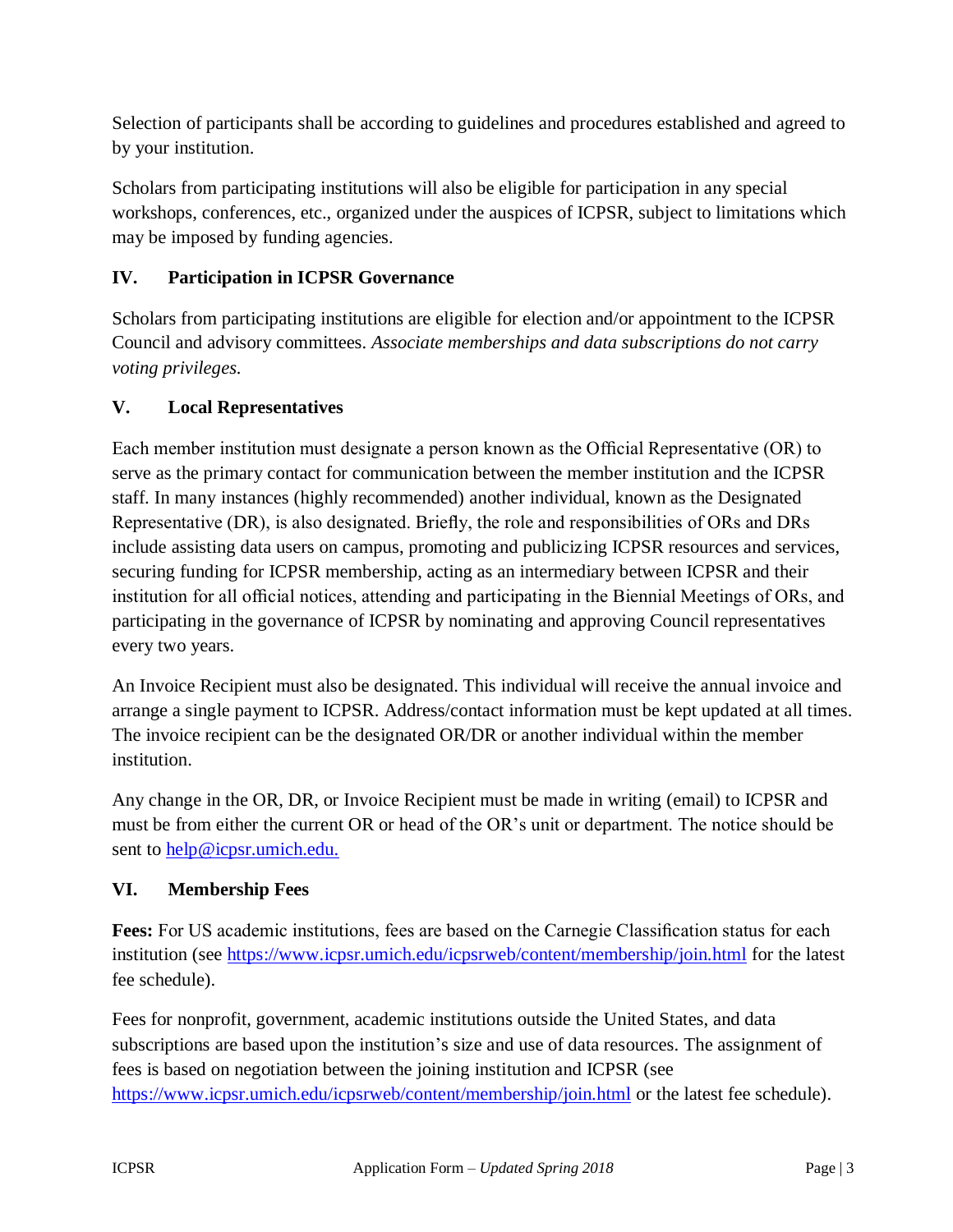**Payment of Dues.** On behalf of ICPSR, the University of Michigan Business Office submits an invoice at the time membership is requested. If the request is made after the start of the fiscal period, membership fees are prorated (monthly) to the end of the current fiscal period. Thereafter, the annual membership period is July 1 through June 30, and invoices are mailed to members in April/May. Payment is expected by August 30 of the start of the new fiscal year.

**Termination of Membership**. *Notice of termination of membership is expected prior to the end of the current membership period*. ICPSR prefers one year's written notice emailed to the ICPSR Membership Director. ICPSR does not inquire with member institutions about the desire to continue membership into the next period; *if no notice of termination is received, it is assumed the institution will continue and an invoice for the next fiscal year will be generated and submitted in April/May prior to the start of the next membership period*.

ICPSR does not provide refunds of membership fees in the event that an institution has paid but desires to drop membership prior to the end of the fiscal year.

# **VII. Implementation**

**Affiliation Request Form.** All institutions desiring to affiliate with ICPSR must submit the Affiliation Request Form to implement membership in ICPSR. This form, included in this document, provides a brief overview of this application and solicits local contact information at your institution. The process of establishing membership will commence upon ICPSR's receipt of the Affiliation Request Form.

The institution need only return the last three pages of this document, the Affiliation Request Form. Email is preferred.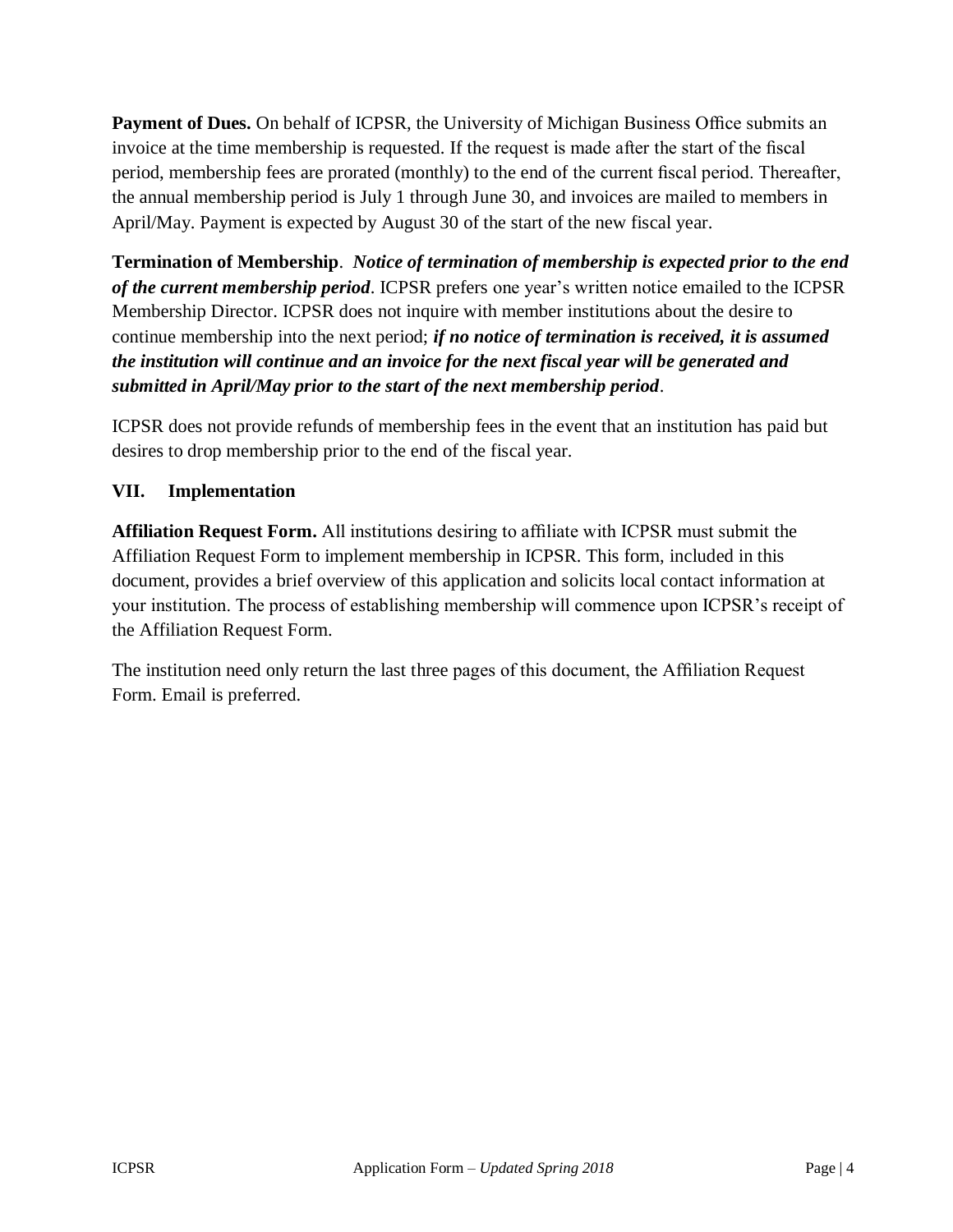# **ICPSR Affiliation Request Form**

#### **Institution Name**: **Date**:

Complete Address:

#### **Official Representative\* (OR) Name**:

Department: Address:

Phone: E-mail address:

# **Designated Representative\*\* (DR) (optional but encouraged) Name:**

Department: Address:

Phone: E-mail address:

#### **Effective Date of Membership (Start date):**

## **Invoice Recipient (required)** Name:

Department: Address

Phone: E-mail address:

## **INDICATE THE CATEGORY OF YOUR INSTITUTION:**

#### *US Academic Institutions:*

|                               | FY2019-          | <b>Select</b> |
|-------------------------------|------------------|---------------|
| <b>Carnegie Category</b>      | <b>2020 Dues</b> | Category      |
| Doctoral University Highest   |                  |               |
| Research Activity - Extensive | \$19,300         |               |
| Doctoral University Higher    |                  |               |
| Research Activity - Extensive | \$18,300         |               |
| Doctoral University Higher    |                  |               |
| Research Activity - Intensive | \$10,400         |               |
| Doctoral University Moderate  |                  |               |
| Research Activity - Intensive | \$9,000          |               |
| Master's Large                | \$7,300          |               |
| <b>Master's Medium</b>        | \$3,000          |               |
| Master's Small                | \$2,600          |               |
| Baccalaureate/Specialized     | \$2,400          |               |
| Associate/Community College   | \$600            |               |
| <b>High School</b>            | \$500            |               |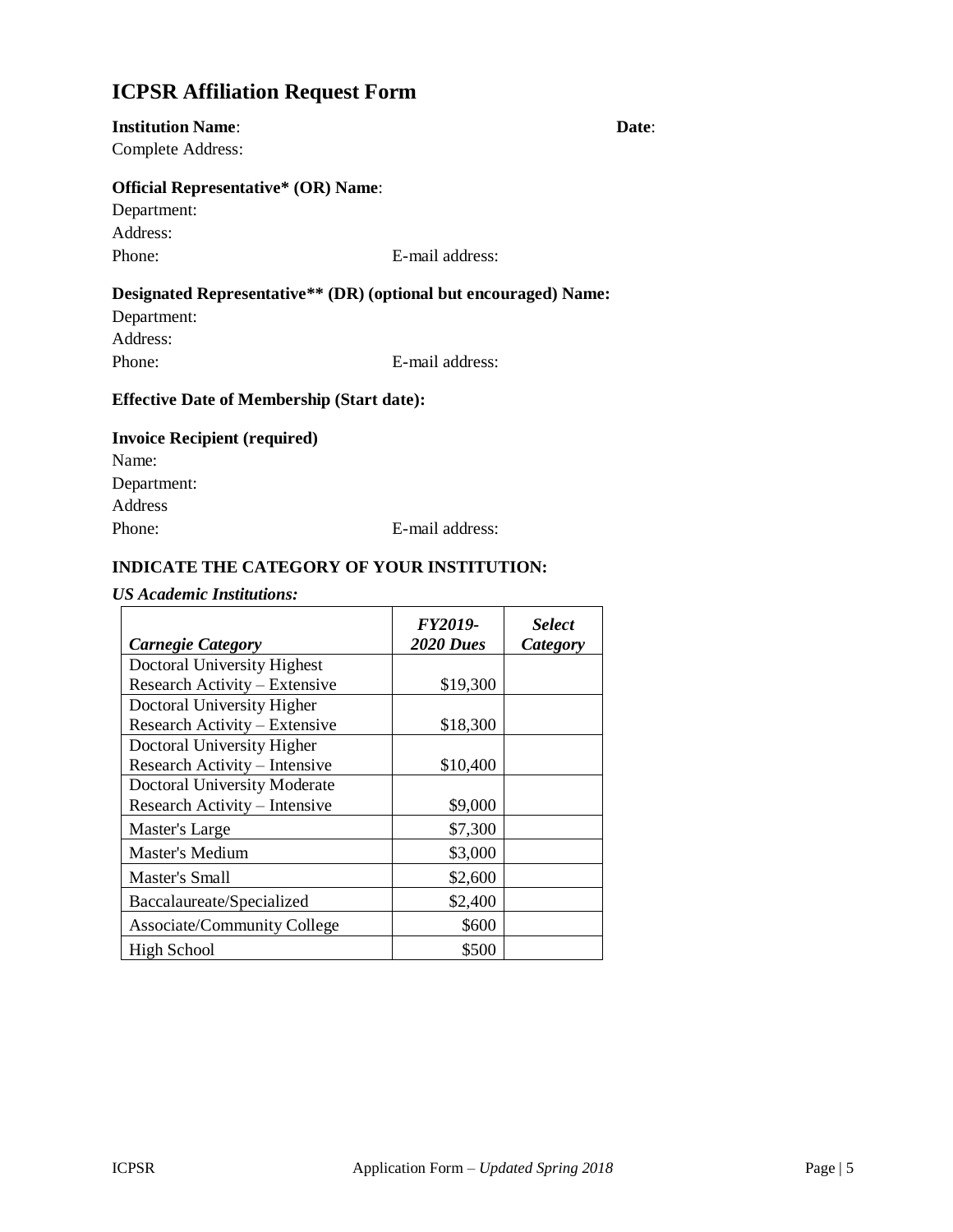| Category      | FY2019-2020<br><b>Dues</b> | <b>Select</b><br><b>Category</b> |
|---------------|----------------------------|----------------------------------|
| Associate I   | \$17,400                   |                                  |
| Associate II  | \$11,550                   |                                  |
| Associate III | \$5,800                    |                                  |
| Associate IV  | \$2,400                    |                                  |

*Nonprofit, government, academic institutions outside the United States, and data subscriptions:*

 Check here if joining via a federation or national membership. Federations and national memberships consist of a number of institutions that have joined together and pay for their membership jointly. The designated hub institution is responsible for administrative issues and invoice payment to ICPSR on behalf of the other affiliated members. Dues are assessed based on the actual configuration of memberships. (Please also indicate your category above.) *Federation/National Name*: